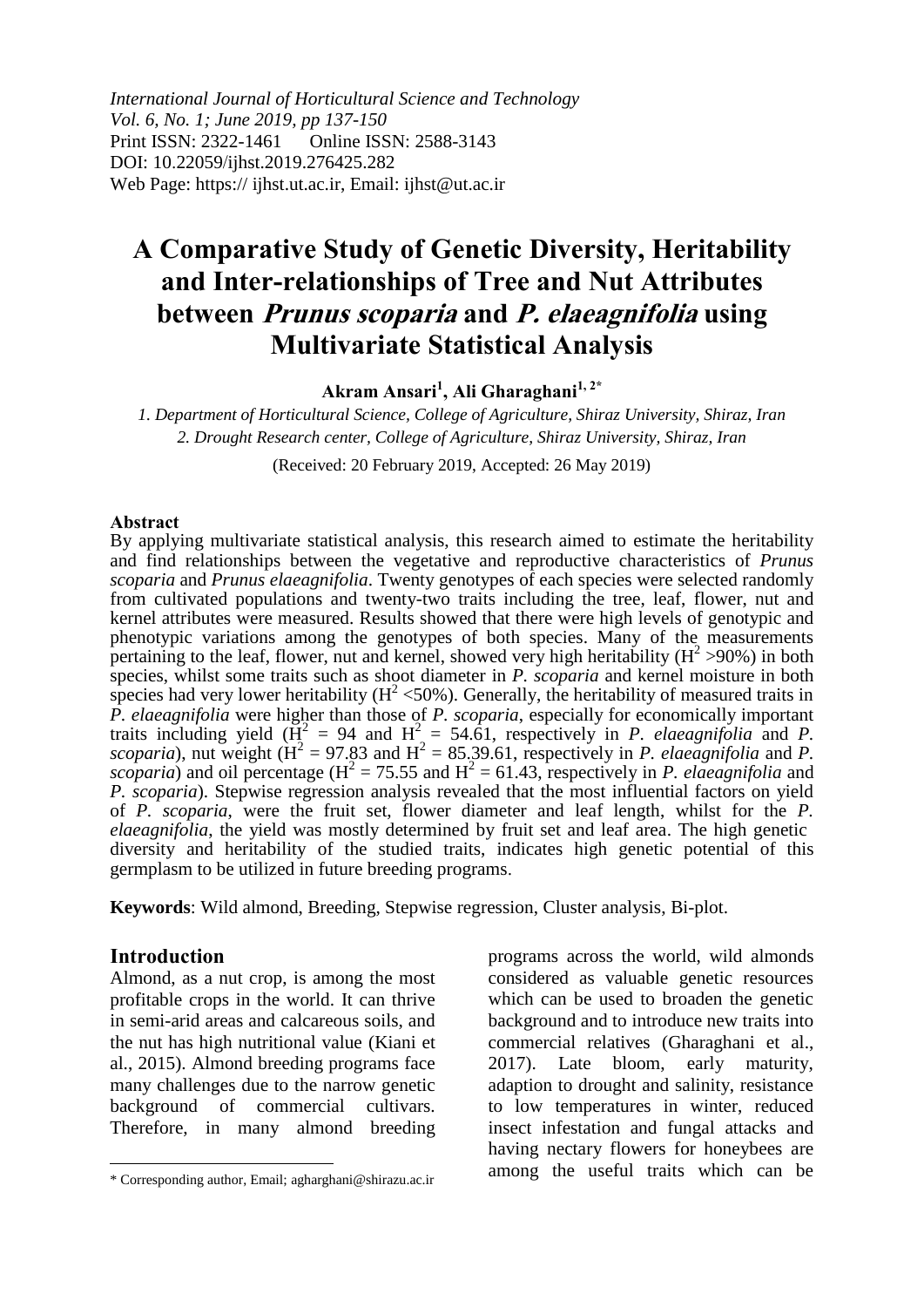considered in this regard (Sorkheh et al., 2009). Therefore, knowledge about genetic diversity of wild genetic resources of almond is an essential prerequisite for involvement of native germplasm in almond breeding programs. On the other hand, assessment of genetic diversity is necessary to evaluate the existed levels of genetic variability, which is considered as a guarantee for conservation management of natural populations (Cohen et al., 1991).

Morphological evaluations are a common method for the assessment of genetic diversity with respect to different traits. Even though new tools such as molecular markers are deemed useful, they are still costly (Atanasov et al., 2015). Advanced statistical methods and multivariate techniques, including cluster analysis, principle components analysis or regressions could be described as efficient tools for the evaluation of genotypes, cultivars, or even the screening of populations (Anumalla et al., 2015). Considering structural relationships among different traits of plants, however, advanced statistical methods can provide reliable procedures for the complex process of selection in breeding programs (Anumalla et al., 2015).

Nearly 20 wild almond species have been reported in Iran, indicating that Iran is a center of diversity and even a center of origin for almond (Gharaghani et al., 2017). These valuable genetic assets can be used productively in almond breeding programs, however a precise identification of genetic relationships is required before the incorporation of wild almonds into breeding programs (Pinar et al., 2016).

*Prunus scoparia* Spach. and *Prunus elaeagnifolia* Spach. are two important wild almond species in Iran, where they have been widely scattered across the country since ancient times. Albeit both species have been used as rootstocks for almond cultivars, *P. elaeagnifolia* has been further used as a rootstock for plum cultivars in Iran, especially where the availability of water is scarce (Gharaghani

et al. 2017). *P. scoparia* is a multi-purpose species in Iran. It has the potential of becoming a crop of choice in arid and semi-arid areas and can adapt to adverse climatic conditions. The kernel and gum of this species could be used in industries that produce pharmaceuticals, chemicals and food. Such opportunities make the species not only a good choice for reforestation but also a horticultural candidate for multipurpose nut production (Gharaghani and Eshghi, 2015).

Although limited number of scientific reports pertaining to the genetic diversity of wild almond species is available in Iran (Zeinalabedini et al., 2016, Sorkhe et al., 2009), there is a substantial demand for a deeper knowledge of genotypic and phenotypic diversity of wildly scattered almond species in Iran, especially those on the southern region of Zagros mountains (Rahimi Dvin et al., 2017). Accordingly, this comparative study sought to explore the available genotypic and phonotypic diversity of two wild almond species, i.e. *P. scoparia* Spach. and *P. elaeagnifolia*  Spach. In this regard the heritability of various plant and nut traits was measured and their structural relationships were also assessed. A linear relationship was also determined between the yield and other measured traits using stepwise regression analysis.

# **Materials and methods**

# *Plant materials*

This research was carried out by using cultivated populations of two wild almond species, i.e. *P. scoparia* and *P. elaeagnifolia* (Fig. 1) located in the campus at the School of Agriculture, Shiraz University, Badjgah, Shiraz, Fars province, Iran. The geographic coordinates are 38° 29' north latitude and 35° 52' eastern longitude, with an altitude of 1810m. These populations are in the same age and were established more than 30 years ago for research and conservation purposes. A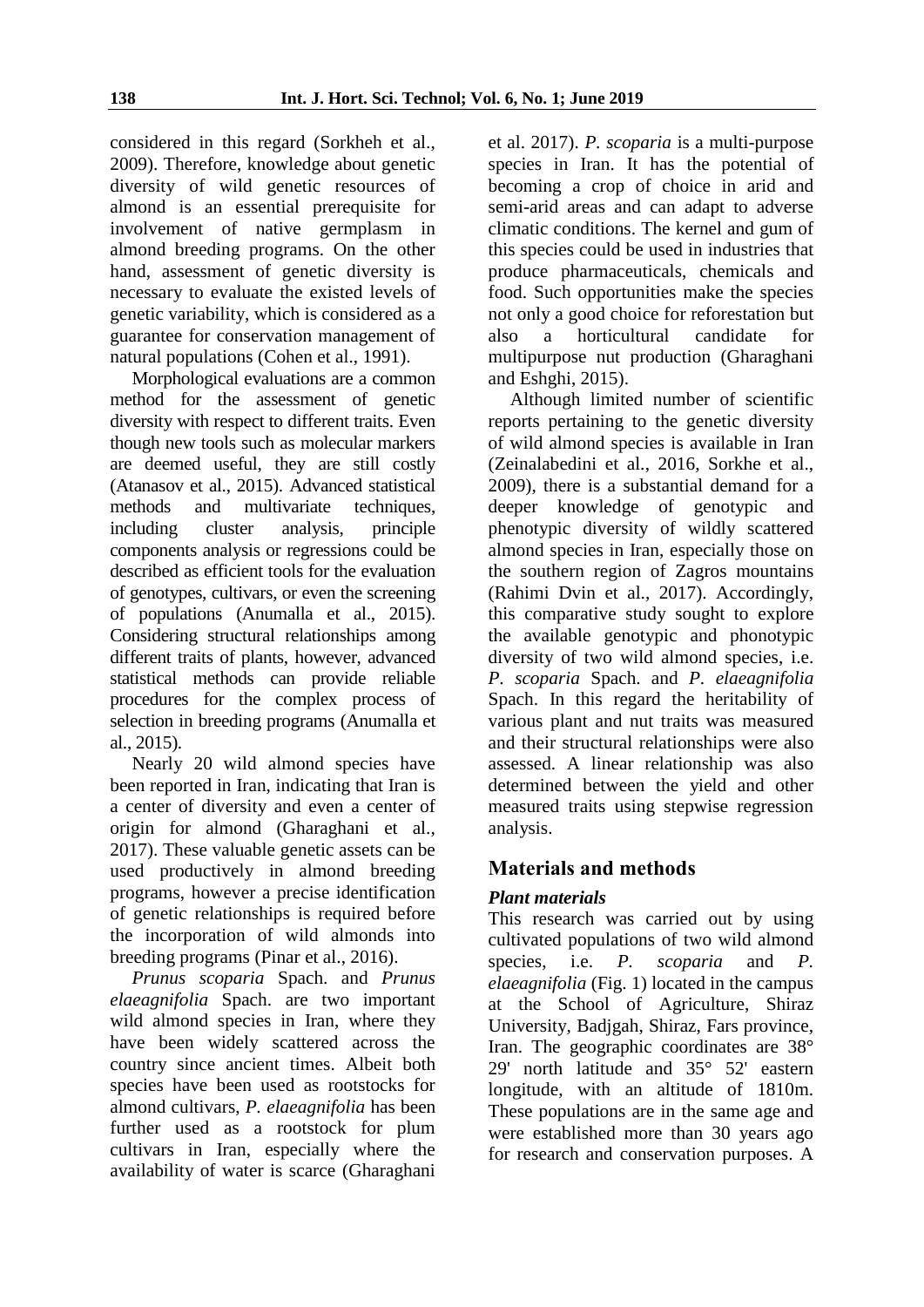

**Fig. 1. Shrub, shoot, leaf, kernel, nut and fruit of** *P. scoparia* **(A and B) and** *P. elaeagnifolia* **(C and D).**

wild collection of these species had been brought from Dasht-e Muk area of Firuz Abad county (in the Fars province) which is considered as one of the hotspots for the diversity and evolution of these two wild almond species in Iran. Twenty genotypes of each species were randomly selected for this study.

#### *Measurements*

Six vegetative traits (including shoot length and diameter, leaf length, width, area and length/width ratio) and 17 reproductive traits (including flowering date, flower diameter, fruit set, nut weight, length, width and diameter, nut ripening date, kernel weight, length, width and diameter, kernel moisture, oil and protein content) were measured in the growing season of 2014. Almond descriptors were used for characterizing the leaf, flower, nut and kernel attributes. The descriptors were developed by the International Plant

Genetic Resources Institute (IPGRI) (Gulcan, 1985). Measurements were made on three sub-samples (i.e. three branches of each tree were treated as three replications for each genotype in each species). Regarding the measurement of shoots, leaves, flowers, nuts and kernels each subsample was comprised of 20 shoots, leaves, flowers, nuts and kernels per tree. Variables were measured by using proper tape measure, digital caliper and electronic balance (0.001 g precision). Phenological traits including flowering date (50% open bloom) and fruit ripening date (50% husk split) were recorded as date. Fruit set was calculated on three branch per tree by dividing the number of fruit to number of previously counted flowers on the same branches\*100. The protein content was determined by using a method described by Ahmed and Schmidt (1979), and the total oil content was measured by using a Soxhlet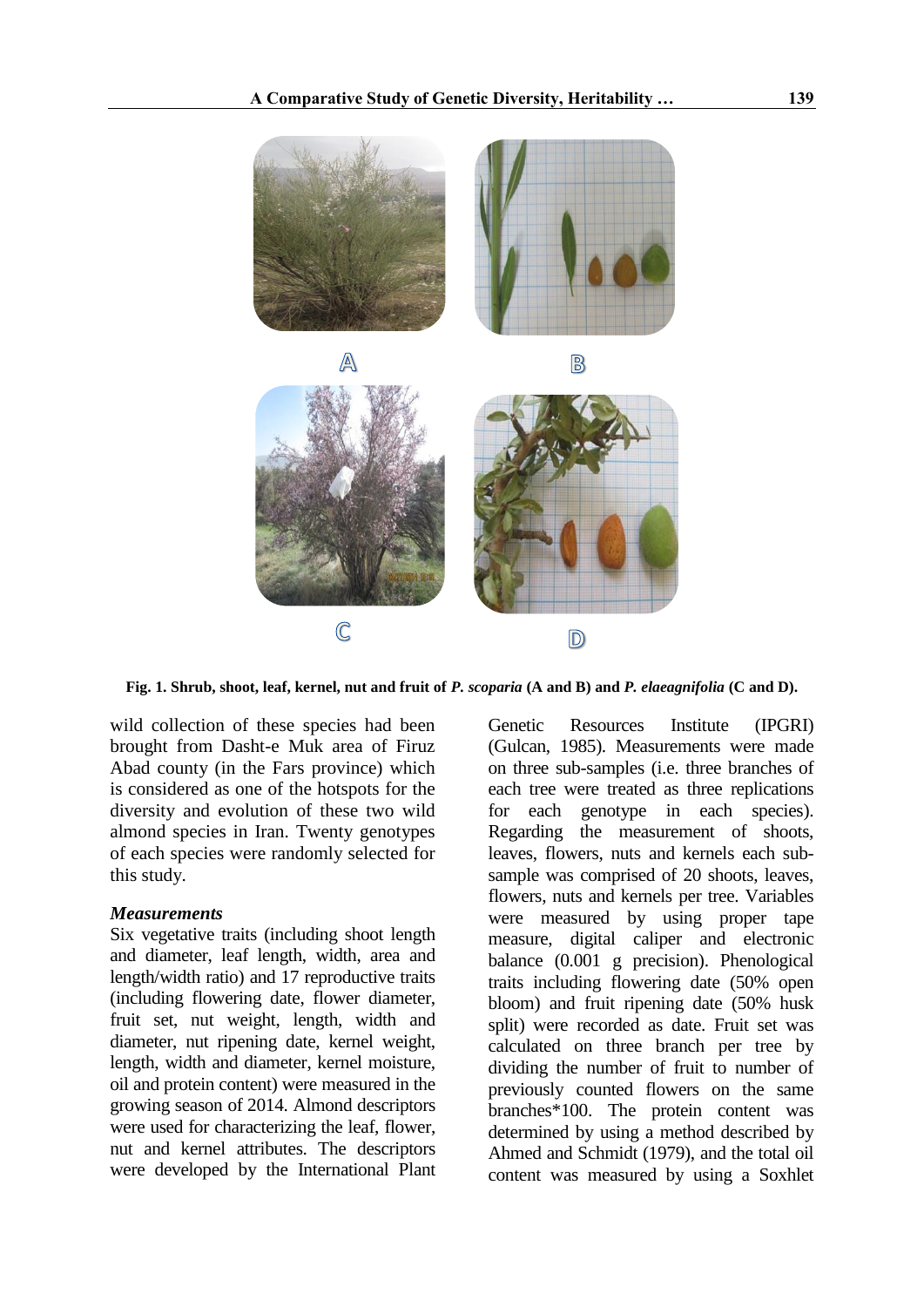extractor with n-hexane as solvent, according to descriptions by Venkatachalam and Sathe (2006).

## *Statistical analyses*

The experiment was conducted based on a completely randomized design (CRD) with twenty genotypes per species and three replications per genotype. Analysis of variance (ANOVA) and mean comparison of values for genotypes were performed in each species separately, according to the GLM procedure of SAS 9.3 software. Descriptive statistics such as means and standard deviations in addition to analysis of variance (ANOVA) and estimated genetic parameters were calculated by the software SAS v.9.3 (SAS Institute, 2003). The genotypic coefficient of variation (GCV), phenotypic coefficient of variation  $(PCV)$ , broad sense heritability  $(H<sup>2</sup>)$  and response to selection (RS) were calculated according to the following formulas (Falconer & Mackay, 1996);

 $GCV = (\sqrt{VG/\mu x}) \times 100$  $PCV = (\sqrt{VP/\mu x}) \times 100$  $H^2 = (VG/VP) \times 100$ 

 $RS = 2.06 \times \sqrt{VP} \times (H/100)$ 

where VP, VG and  $\mu$ x represent the phenotypic variance, genotypic variance and grand mean.

To illustrate the similarity and/or dissimilarity among the genotypes in the two studied species, a cluster analysis of the genotypes was made based on all measured traits. Squared Euclidian distance and the Ward's method for grouping were applied by using the R 3.5.0 statistical software (core package of the software) (R Development Core Team, 2008). Principal component analysis and regression analysis were performed by using SPSS 25 software (SPSS Inc., Chicago, IL, USA).

## **Results**

*Genetic diversity and heritability estimates* Considering the results, a high amount of variability was clearly observed in most of the measured traits in both *P. scoparia* and *P. elaeagnifolia* species. The genotypic and phenotypic parameters of *P. scoparia* and *P. elaeagnifolia* were estimated (Tables 1 and 2). According to the results of genetic estimation, all measured traits showed different degrees of genotypic and phenotypic variations. The highest genotypic coefficient of variation (GCV) (61.95%) and phenotypic coefficient of variation (PCV) (78.75%) were estimated in relation to the leaf area and the moisture content of kernels in *P. scoparia*, respectively, while the highest GCV and PCV in *P. elaeagnifolia* were obtained in the shoot length (52.23%) and the moisture content of kernels (80.32%), respectively (Table 1 and 2).

In this research, many of the measured traits showed very high levels of heritability ( $H^2 > 90\%$ ) in both species. These measured parameters included the leaf, flower, nut and kernel attributes, as well as yield (Table 1 and 2). On the other hand, some traits showed lower levels of heritability. These were the shoot diameter  $(H<sup>2</sup> = 57.7$  and  $H<sup>2</sup> = 44.24$  in *P. scoparia* and *P. elaeagnifolia*, respectively) and the moisture content of kernels  $(H<sup>2</sup> = 38.58)$ and  $H^2 = 29.88$  in *P. scoparia* and *P. elaeagnifolia*, respectively), (Table 1 and 2). Nonetheless, their GCV and PCV variations showed high values in relation to the moisture content. High levels of heritability were recorded for kernel oil  $(H^2)$  $= 75.55$  and  $H^2 = 61.43$  in *P. scoparia* and *P. elaeagnifolia*, respectively) and for protein ( $\overrightarrow{H}^2 = 89.54$  and  $\overrightarrow{H}^2 = 90.00$  in *P*. *scoparia* and *P. elaeagnifolia*, respectively), (Table 1 and 2).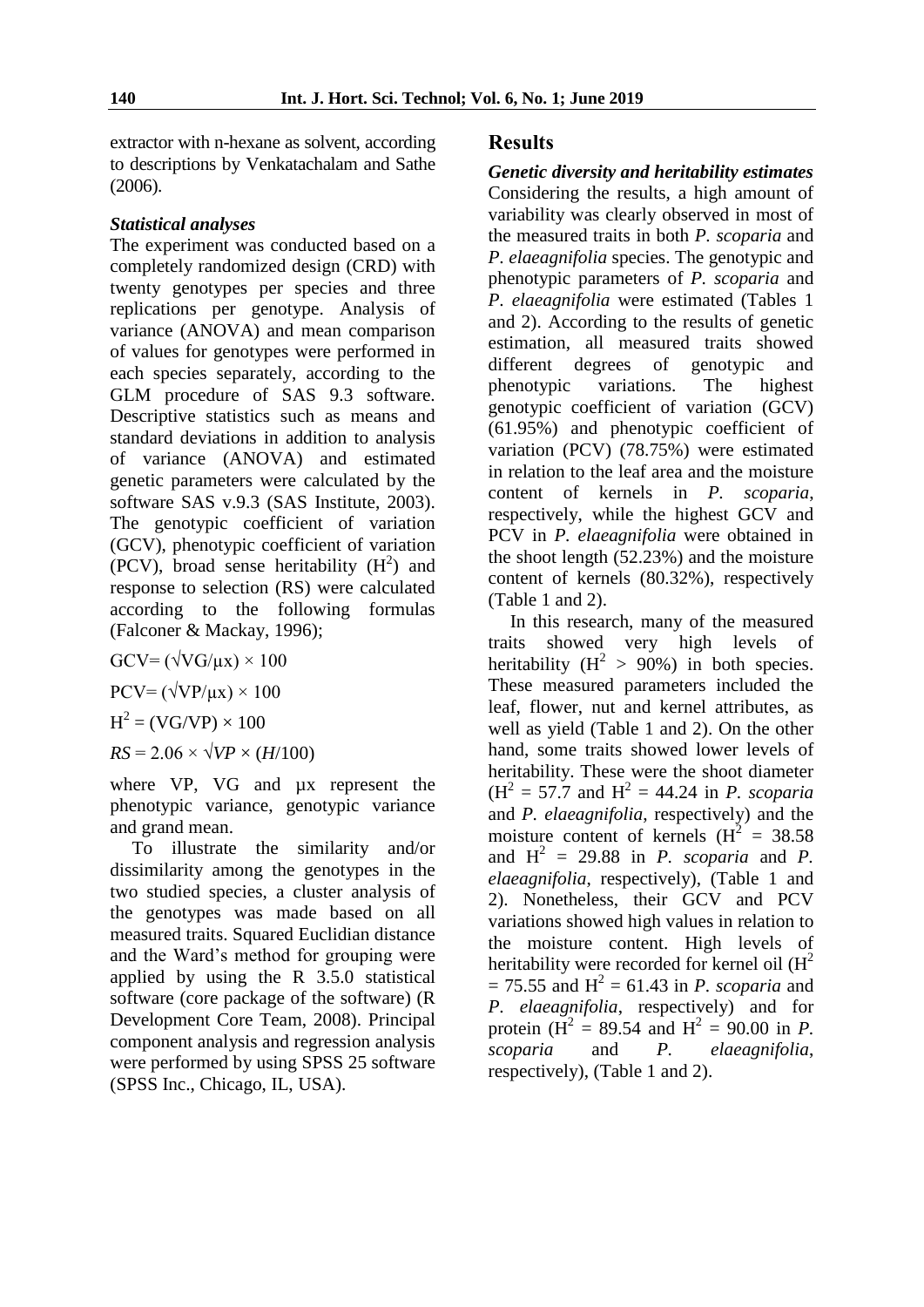| <b>Parameter</b>          | Mn                        | Mx                       | M     | <b>SE</b> | GV     | EV       | PV     | $H^2$ | <b>PCV</b> | GCV   | <b>RS</b> | <b>NM</b> |
|---------------------------|---------------------------|--------------------------|-------|-----------|--------|----------|--------|-------|------------|-------|-----------|-----------|
| Shoot length<br>(cm)      | 14                        | 43                       | 26.7  | 1.41      | 32.47  | 8.53     | 41     | 79.2  | 23.98      | 21.34 | 10.45     | 37.15     |
| Shoot diameter<br>(mm)    | 2.2                       | 4.32                     | 3.09  | 0.13      | 0.19   | 0.14     | 0.33   | 57.47 | 18.61      | 14.11 | 0.68      | 3.77      |
| Leaf length (cm)          | 1.9                       | 5.08                     | 3.19  | 0.18      | 0.65   | 0.02     | 0.67   | 97.04 | 25.75      | 25.36 | 1.64      | 4.83      |
| Leaf width (cm)           | 0.2                       | 0.85                     | 0.49  | 0.03      | 0.02   | $\theta$ | 0.02   | 95.82 | 31.2       | 30.55 | 0.3       | 0.79      |
| Leaf area $(cm)$          | 0.16                      | 2.25                     | 0.98  | 0.14      | 0.37   | 0.02     | 0.39   | 94.74 | 63.64      | 61.95 | 1.22      | 2.2       |
| Leaf length/Leaf<br>width | 4.33                      | 9.5                      | 6.76  | 0.24      | 1.08   | 0.14     | 1.22   | 88.86 | 16.31      | 15.38 | 2.02      | 8.78      |
| Flowering date            | 12 <sup>th</sup><br>March | 2 <sup>th</sup><br>April |       |           |        |          |        |       |            |       |           |           |
| Flower diameter<br>(cm)   | 1.87                      | 3.19                     | 2.45  | 0.08      | 0.13   | 0.01     | 0.14   | 94.57 | 15.3       | 14.88 | 0.73      | 3.18      |
| Fruit set (%)             | 1.45                      | 25.13                    | 10.15 | 1.12      | 18.35  | 7.23     | 25.58  | 71.74 | 49.86      | 42.23 | 7.47      | 17.62     |
| Nut Length (cm)           | 0.82                      | 1.5                      | 1.19  | 0.04      | 0.03   | < 0.01   | 0.04   | 93.23 | 16         | 15.45 | 0.37      | 1.55      |
| Nut Width (cm)            | 0.5                       | 0.83                     | 0.67  | 0.02      | 0.01   | < 0.01   | 0.01   | 97.96 | 13.59      | 13.45 | 0.18      | 0.85      |
| Nut weight $(g)$          | 0.08                      | 0.25                     | 0.17  | 0.01      | < 0.01 | < 0.01   | < 0.01 | 97.83 | 30.1       | 29.77 | 0.1       | 0.27      |
| Nut diameter<br>(cm)      | 0.37                      | 0.58                     | 0.44  | 0.01      | $0.01$ | < 0.01   | < 0.01 | 84.39 | 8.26       | 7.59  | 0.06      | 0.51      |
| Nut ripening date         | 16 <sup>th</sup>          | 4 <sup>th</sup>          |       |           |        |          |        |       |            |       |           |           |
|                           | June                      | July                     |       |           |        |          |        |       |            |       |           |           |
| kernel length<br>(cm)     | 1.04                      | 1.82                     | 1.51  | 0.06      | 0.06   | < 0.01   | 0.06   | 98.68 | 16.83      | 16.72 | 0.52      | 2.02      |
| Kernel width<br>(cm)      | 0.75                      | 1.3                      | 1     | 0.03      | 0.02   | < 0.01   | 0.02   | 99.04 | 14.97      | 14.9  | 0.3       | 1.3       |
| Kernel weight (g)         | 0.28                      | 1.07                     | 0.6   | 0.05      | 0.04   | < 0.01   | 0.04   | 98.67 | 34.61      | 34.38 | 0.43      | 1.03      |
| Kernel diameter<br>(cm)   | 0.62                      | 0.89                     | 0.75  | 0.02      | 0.01   | < 0.01   | 0.01   | 96.92 | 10.77      | 10.6  | 0.16      | 0.91      |
| Moisture (%)              | $\mathbf{0}$              | 17.65                    | 4.49  | 0.78      | 4.83   | 7.69     | 12.53  | 38.58 | 78.75      | 48.92 | 2.81      | 7.31      |
| Protein $(\%)$            | 13.59                     | 26.52                    | 19.41 | 0.74      | 10.14  | 1.18     | 11.32  | 89.54 | 17.34      | 16.41 | 6.21      | 25.61     |
| Oil(%)                    | 20.88                     | 39.63                    | 32.93 | 0.94      | 13.79  | 4.46     | 18.25  | 75.55 | 12.97      | 11.28 | 6.65      | 39.58     |
| Yield (kg)                | 0.1                       | 2.22                     | 1.52  | 0.15      | 0.11   | 0.05     | 0.115  | 94    | 7.24       | 7.57  | 0.67      | 2.01      |

**Table 1. Genetic parameters calculated in** *P. scoparia* **using the expected values of the ANOVA table**

Mn: minimum, Mx: maximum, SE: standard error, M: mean, GV: genotypic variation, EV: environmental variation, PV: Phenotypic variation, H<sup>2</sup>, broad sense heritability, PCV: phenotypic coefficient of variation, GCV: genotypic coefficient of variation, RS: response to selection (under 5% screening from the population), NM: mean of the next generation after the selection of 5% of the population.

| Table 2. Genetic parameters calculated in P. elaeagnifolia using the expected values of the ANOVA table |  |  |  |
|---------------------------------------------------------------------------------------------------------|--|--|--|
|                                                                                                         |  |  |  |

| <b>Parameter</b>          | Mn                       | Mx          | M     | <b>SE</b>                | <b>GV</b> | EV             | PV     | h <sup>2</sup> | <b>PCV</b> | GCV                      | <b>RS</b>                | <b>NM</b>                |
|---------------------------|--------------------------|-------------|-------|--------------------------|-----------|----------------|--------|----------------|------------|--------------------------|--------------------------|--------------------------|
| Shoot length (cm)         | 0.58                     | 10          | 4.84  | 0.58                     | 6.38      | 0.64           | 7.02   | 90.93          | 54.77      | 52.23                    | 4.96                     | 9.8                      |
| Shoot diameter<br>(mm)    | 1.1                      | 4.31        | 2.39  | 0.13                     | 0.15      | 0.19           | 0.34   | 44.24          | 24.44      | 16.25                    | 0.53                     | 2.92                     |
| Leaf length (cm)          | 1.01                     | 2.13        | 1.53  | 0.06                     | 0.07      | $\mathbf{0}$   | 0.07   | 94.47          | 17.66      | 17.17                    | 0.53                     | 2.05                     |
| Leaf width (cm)           | 0.38                     | 0.73        | 0.55  | 0.02                     | 0.01      | $\overline{0}$ | 0.01   | 94.83          | 17.53      | 17.08                    | 0.19                     | 0.73                     |
| Leaf area (cm)            | 0.26                     | 1.24        | 0.67  | 0.05                     | 0.04      | 0.01           | 0.05   | 89.46          | 33.63      | 31.81                    | 0.41                     | 1.08                     |
| Leaf length/Leaf<br>width | 2.19                     | 3.43        | 2.83  | 0.06                     | 0.07      | 0.01           | 0.09   | 86.13          | 10.41      | 9.66                     | 0.52                     | 3.35                     |
| Flowering date            | 7 <sup>th</sup><br>March | 19th March  |       |                          |           |                |        |                |            |                          |                          | ٠                        |
| Flower diameter<br>(cm)   | 1.32                     | 2.32        | 1.7   | 0.05                     | 0.05      | 0.01           | 0.06   | 87.45          | 14.27      | 13.35                    | 0.44                     | 2.13                     |
| Fruit set (%)             | 0.94                     | 15.98       | 7.46  | 0.78                     | 11.72     | 0.88           | 12.59  | 93.03          | 47.54      | 45.86                    | 6.8                      | 14.27                    |
| Nut Length (cm)           | 1.06                     | 1.57        | 1.26  | 0.03                     | < 0.01    | < 0.01         | < 0.01 | 97.35          | 10.94      | 10.8                     | 0.28                     | 1.54                     |
| Nut Width (cm)            | 0.55                     | 0.82        | 0.68  | 0.01                     | < 0.01    | < 0.01         | < 0.01 | 96.87          | 8.39       | 8.25                     | 0.11                     | 0.79                     |
| Nut weight $(g)$          | 0.12                     | 0.27        | 0.17  | 0.01                     | < 0.01    | < 0.01         | < 0.01 | 85.39          | 18.18      | 16.8                     | 0.06                     | 0.23                     |
| Nut diameter (cm)         | 0.34                     | 0.52        | 0.41  | 0.01                     | < 0.01    | < 0.01         | < 0.01 | 84.88          | 10.81      | 9.96                     | 0.08                     | 0.49                     |
| Nut ripening date         | $4th$ June               | $27th$ June |       | $\overline{\phantom{a}}$ |           |                |        |                |            | $\overline{\phantom{0}}$ | $\overline{\phantom{a}}$ | $\overline{\phantom{a}}$ |
| kernel length (cm)        | 1.35                     | 2.03        | 1.63  | 0.04                     | < 0.01    | < 0.01         | < 0.01 | 97.82          | 11.82      | 11.69                    | 0.39                     | 2.02                     |
| Kernel width (cm)         | 0.94                     | 1.33        | 1.08  | 0.02                     | < 0.01    | < 0.01         | < 0.01 | 97.53          | 8.38       | 8.27                     | 0.18                     | 1.27                     |
| Kernel weight (g)         | 0.45                     | 1.1         | 0.69  | 0.03                     | < 0.01    | < 0.01         | < 0.01 | 97.47          | 21.86      | 21.58                    | 0.3                      | 0.99                     |
| Kernel diameter<br>(cm)   | 0.67                     | 0.95        | 0.77  | 0.01                     | < 0.01    | < 0.01         | < 0.01 | 86.86          | 7.83       | 7.3                      | 0.11                     | 0.88                     |
| Moisture (%)              | $\mathbf{0}$             | 14.29       | 3.9   | 0.69                     | 2.94      | 6.89           | 9.82   | 29.88          | 80.32      | 43.91                    | 1.93                     | 5.83                     |
| Protein $(\%)$            | 12.59                    | 23.46       | 16.49 | 0.66                     | 8.3       | 0.82           | 9.12   | 91             | 18.31      | 17.47                    | 5.66                     | 22.15                    |
| Oil(%)                    | 20.5                     | 48.13       | 36.53 | 1.24                     | 19.56     | 12.29          | 31.85  | 61.43          | 15.45      | 12.11                    | 7.14                     | 43.67                    |
| Yield (kg)                | 0.13                     | 1.28        | 0.234 | 0.07                     | 0.06      | 0.02           | 0.11   | 54.61          | 25.64      | 47.01                    | 0.47                     | 0.345                    |

Mn: minimum, Mx: maximum, SE: standard error, M: mean, GV: genotypic variation, EV: environmental variation, PV: Phenotypic variation, h<sup>2</sup>, heritability, PCV: phenotypic coefficient of variation, GCV: genotypic coefficient of variation, RS: response to selection (under 5% screening from the population), NM: mean of the next generation after the selection of 5% of the population.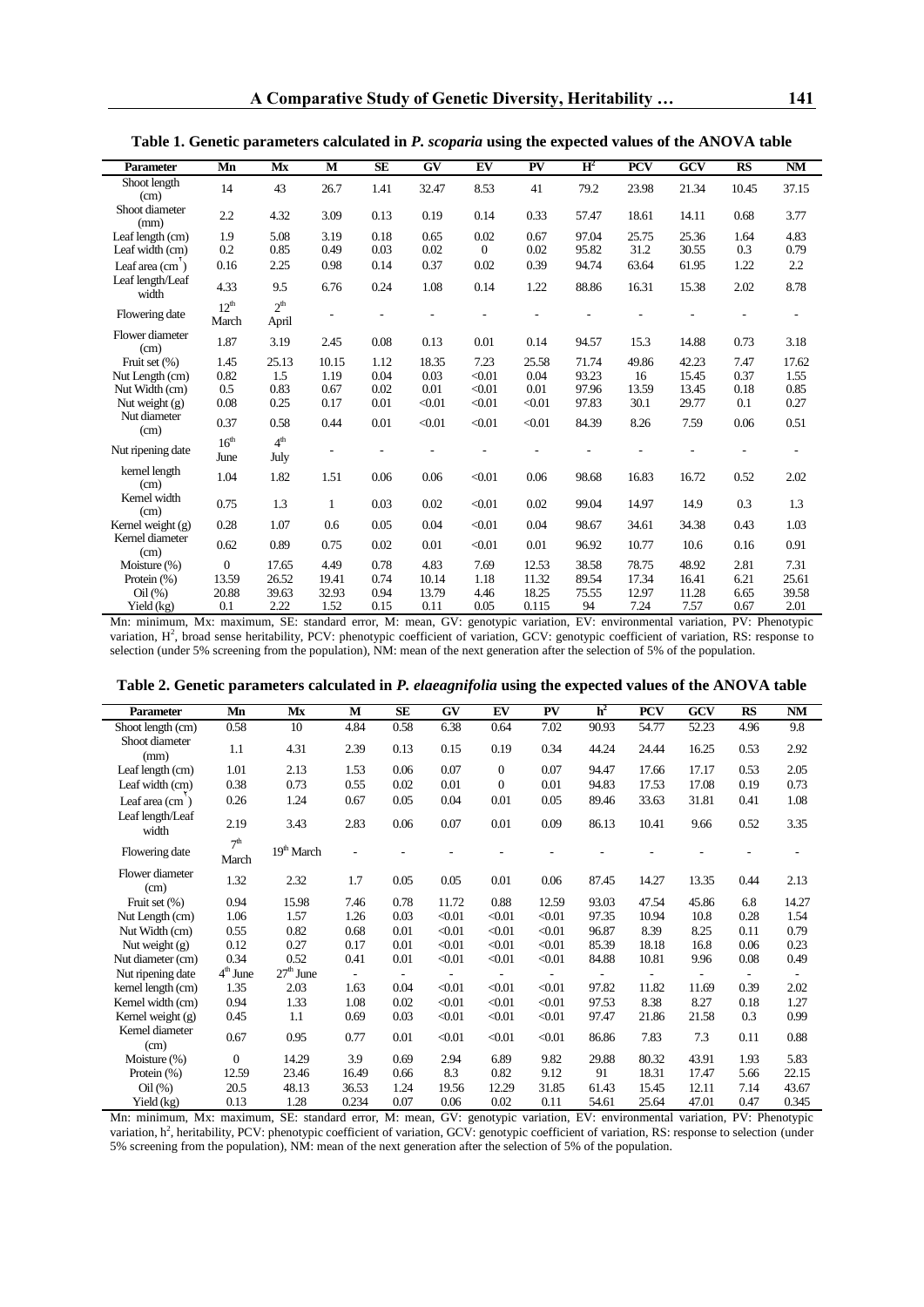#### *Cluster analysis*

The ultimate clustering diagrams of *P. scoparia* and *P. elaeagnifolia* were portrayed based on all of the measured traits (Figures 3 and 4). The results showed that *P. scoparia* genotypes can be clustered into three distinct groups. The most closely related pairs of genotypes among all those of *P. scoparia* were the genotypes 1 and 19 in the third cluster. In this study, on one side, there were genotypes 10 and 16, and on the other side, genotypes 6, 17, 3, and/or 14, which can be recommended for parenting future crosses that could make new generations with high variations in almost all of the measured traits.

Clustering the genotypes of *P*. *elaeagnifolia* resulted in four separated groups of genotypes (Figure 5). Highly similar pairs in the second, third and fourth clusters were genotypes 9 and 16, genotypes 8 and 13, and genotypes 12 and 20, respectively. Highly distant pairs included genotypes 9 and 16 vs. genotypes 8 and 13, which can be used as dissimilar and distanced parents when aiming at producing highly variable genotypes in new generations.

## *Principle component analysis*

The first two components (PCs) explained 64% and 51% of the total variability among data pertaining to *P. scoparia* and *P. elaeagnifolia*, respectively (Table 3). Figure 4 and Figure 5 are showing the genotypes points of the two species of *A. scoparia* and *A. eleagnifolia* versus the first two components of the principal component analysis in two-dimensional plot. According to the PC results, the genotypes of both species were grouped well, and the two graphs indicated separated groups as previously determined by the cluster analysis in both species (Fig. 2 and 3).



**Fig. 2. Cluster dendrogram for 20 genotypes of** *P. scoparia* **based on all measured traits.**



**Fig. 3. Cluster dendrogram for 20 genotypes of** *P. eleagnifolia* **based on all measured traits.**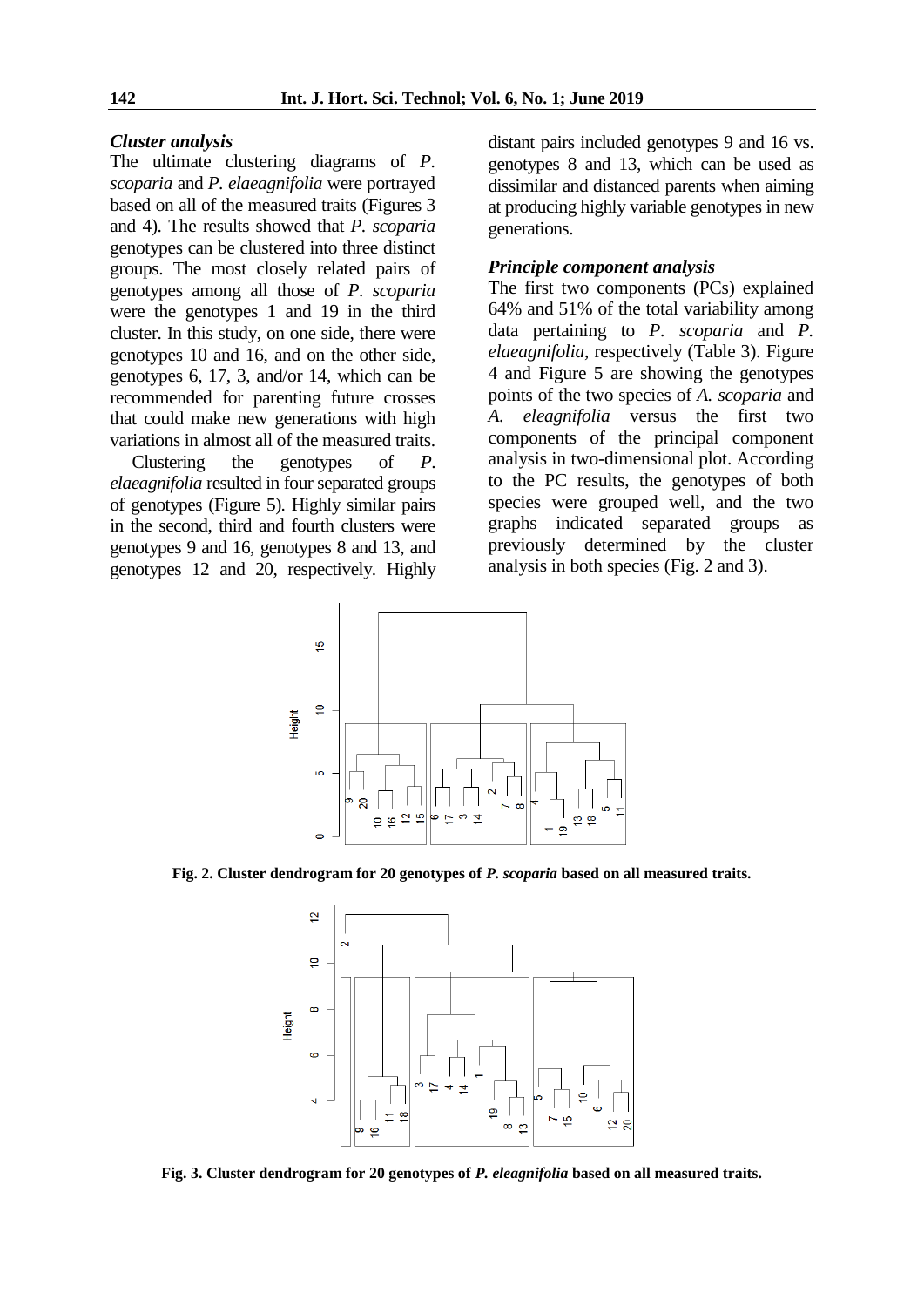

**Fig. 4. Score (upper) and loading (lower) plots according to principal component analysis in** *P. scoparia***. X1: Shoot length, X2: Shoot diameter, X3: Leaf length, X4: Leaf width, X5: Leaf area, X6: Leaf length/Leaf width, X7: Flowering date, X8: Flower diameter, X9: Fruit set, X10: Nut Length, X11: Nut**  width, X12:nut weight, X13:nut diameter, X14:Nut ripening date, X15: Kernel length, X16: Kernel **width, X17: Kernel weight, X18: Kernel diameter, X19: Nut moisture, X20: Nut protein, X21: Nut oil, X22: Yield.**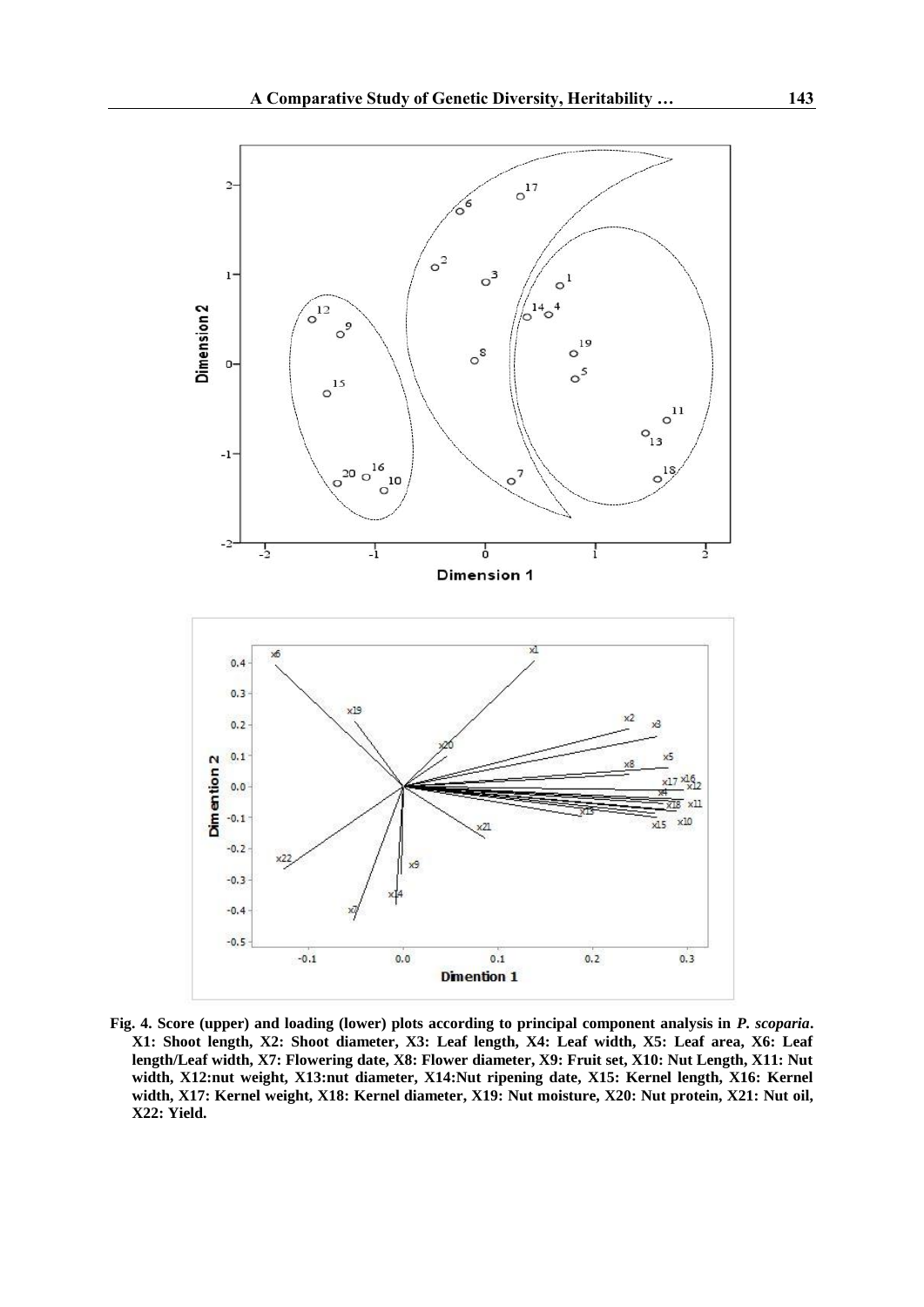

**Fig. 5. Score (upper graph) and loading (lower graph) plots according to principal component analysis in**  *P. elaeagnifolia***.**

**X1: Shoot length, X2: Shoot diameter, X3: Leaf length, X4: Leaf width, X5: Leaf area, X6: Leaf length/Leaf width, X7: Flowering date, X8: Flower diameter, X9: Fruit set, X10: Nut Length, X11: Nut width, X12:nut weight, X13:nut diameter, X14: Nut ripening date, X15: Kernel length, X16: Kernel width, X17: Kernel weight, X18: Kernel diameter, X19: Nut moisture, X20: Nut protein, X21: Nut oil, X22: Yield.**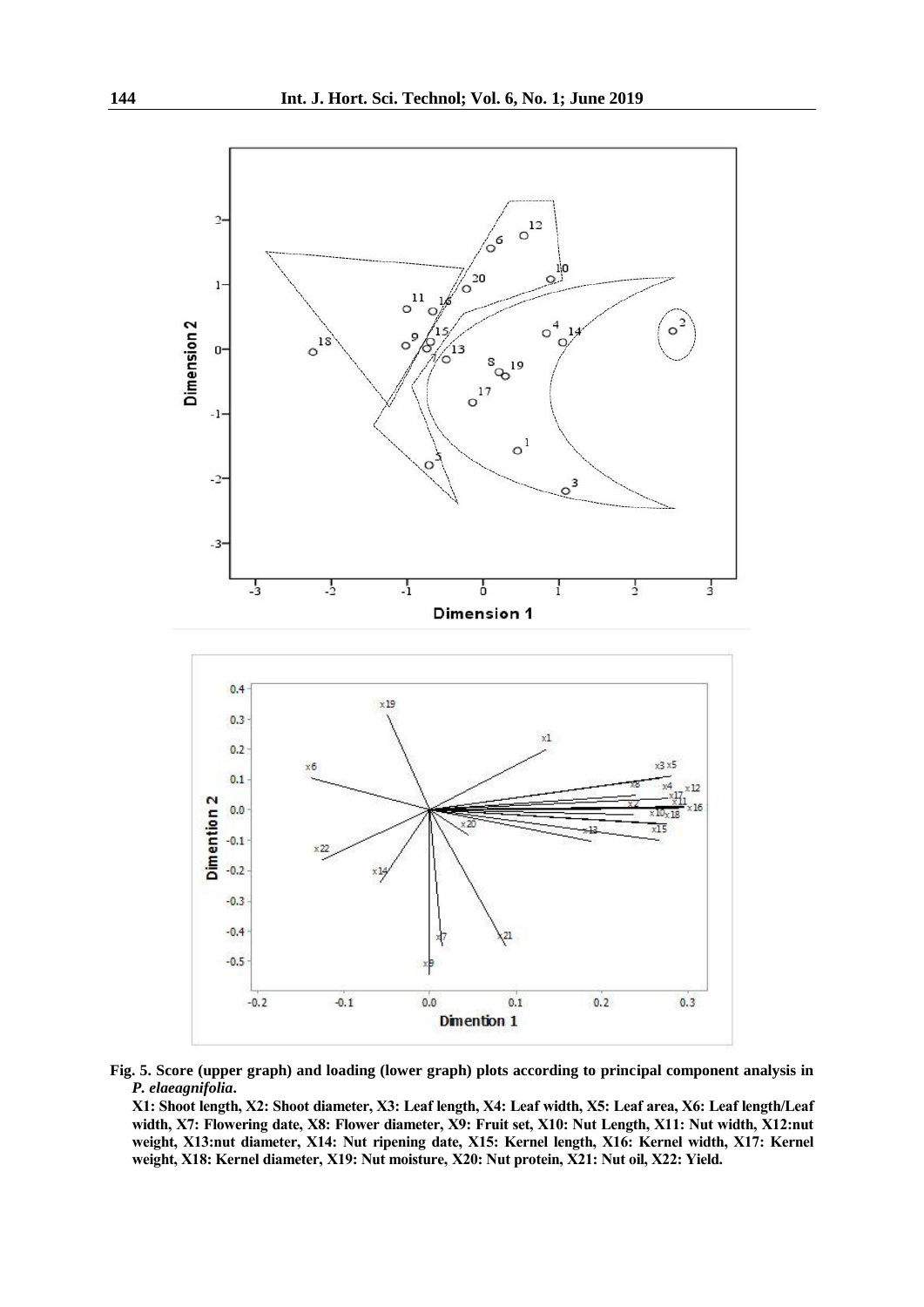| <b>Dimension</b> | <b>Cronbach's Alpha</b> | <b>Eigenvalue</b> | Variance (%) |
|------------------|-------------------------|-------------------|--------------|
| A. scoparia      |                         |                   |              |
|                  | 0.952                   | 10.456            | 52.282       |
|                  | 0.585                   | 2.249             | 11.245       |
| Total            | 0.97                    | 12.705            | 63.527       |
| A. eleagnifolia  |                         |                   |              |
|                  | 0.889947                | 6.470369          | 32.35184     |
|                  | 0.765094                | 3.660857          | 18.30428     |
| Total            | 0.949                   | 10.13123          | 50.65613     |

|  | Table 3. Model summary of the principal component analysis in P. scoparia and P. elaeagnifolia |  |  |  |  |  |
|--|------------------------------------------------------------------------------------------------|--|--|--|--|--|
|--|------------------------------------------------------------------------------------------------|--|--|--|--|--|

**Table 4. Pearson phenotypic correlation coefficients (above the main diagonal) and genotypic correlation coefficients (under the main diagonal) based on all measured traits for P. scoparia**

| Trait    | Shoot length                                                                                                                                                                                                                                                            | diameter<br><b>Shoot</b> | Leaf length       | Leaf width        | Leaf area          | Leaf length/Leaf width | <b>Flowering date</b> | <b>Flower diameter</b> | Fruitset        | nut Length        | Į<br>Width         | nut weight         | nut diameter        | š<br>ripening date | Kernel length                | Kernel<br>upia.     | <b>Kernel weight</b> | Kernel<br>diameter  | nut moisture       | Į<br>protein | nation        | Nield         |
|----------|-------------------------------------------------------------------------------------------------------------------------------------------------------------------------------------------------------------------------------------------------------------------------|--------------------------|-------------------|-------------------|--------------------|------------------------|-----------------------|------------------------|-----------------|-------------------|--------------------|--------------------|---------------------|--------------------|------------------------------|---------------------|----------------------|---------------------|--------------------|--------------|---------------|---------------|
| 1        | 1                                                                                                                                                                                                                                                                       | $.62**$                  | $.61**$           | $.42**$           | .45**              | $.10*$                 | $-.01$                | $.26**$                | $-22$           | $.27**$           | .33**              | $.36***$           | $.241**$            | $-114$             | $.30**$                      | $.41**$             | .35**                | $.37**$             | $.30**$            | .06ns        | $-37**$       | .02           |
| 2        | $.62**$                                                                                                                                                                                                                                                                 |                          | $.88**$           | $.75***$          | $.81**$            | $-.10*$                | $-.08$                | $.63***$               | .06             | $.74**$           | $.72**$            | $.77**$            | $.34**$             | $-19$              | $.81***$                     | .77**               | $.76**$              | $.64**$             | $-23**$            | $.28**$      | $-24**$       | .33           |
|          | 58**                                                                                                                                                                                                                                                                    | .78**                    | -1                | $.87**$           | .94**              | $-21$                  | $-0.09$               | $.74**$                | $-.08$          | $.67**$           | $.76***$           | .78**              | .44**               | $-14$              | $.65***$                     | .78**               | $.72**$              | $.69**$             | .02                | .12          | $-50*$        | .26           |
| 4        | .41                                                                                                                                                                                                                                                                     | .68**                    | $.87**$           | -1                | .95**              | $-63**$                | .02                   | $.66***$               | $-0.01$         | .73**             | $.82**$            | $.82**$            | $.42**$             | $-12$              | .74**                        | 84**                | .787*                | .74**               | $-08$              | .15          | $-46*$        | .25           |
| 5        | .43<br>.09                                                                                                                                                                                                                                                              | .74**                    | .94**<br>$-22**$  | .96**<br>$-63**$  | $-42$              | $-44**$<br>-1          | .009<br>.02           | $.74**$<br>$-20$       | $-.10$<br>$-11$ | 73**<br>.09       | $.83**$<br>$-46**$ | $.84**$<br>$-42**$ | $.46***$<br>$-18**$ | $-0.05$<br>$-11$   | $.72**$<br>$-46**$           | $.85***$<br>$-46**$ | $.80**$<br>$-45**$   | $.75***$<br>$-42**$ | $-0.03$<br>$21**$  | .16<br>$-15$ | $-54*$        | .24           |
| 6        | $-0.016$                                                                                                                                                                                                                                                                | $-11$<br>$-08$           | $-.09$            | .02               | .01                | .02                    |                       | .20                    | $-0.05$         | .03               | $-.08$             | .24                | .06                 | .009               | .27                          | $-25$               | .04                  | $-17$               | $-18$              | .08          | .12<br>$-.09$ | $-.08$<br>.01 |
| 8        | .25                                                                                                                                                                                                                                                                     | .57**                    | $.75***$          | $.67**$           | .75**              | $-20**$                | .20                   | -1                     | $-0.03$         | .54**             | $.71**$            | .72**              | .57**               | $-0.09$            | $.55***$                     | .73**               | $.70**$              | .74**               | $-20**$            | .14          | $-40$         | .32           |
| 9        | $-251**$                                                                                                                                                                                                                                                                | $.11*$                   | $-.09$            | $-.005$           | $-.10*$            | $-.16*$                | $-.05$                | $-.04$                 | 1               | $-0.01$           | .005               | $-.07$             | $-.05$              | $-0.05$            | $.11*$                       | $-.002ns$           | $-04$                | .02                 | $-17**$            | .09          | $.12*$        | $.84**$       |
| 10       | .24                                                                                                                                                                                                                                                                     | $.64**$                  | $.66***$          | $.72**$           | $.72**$            | $-41$                  | .03                   | $.54*$                 | $-.007$         | 1                 | $.87**$            | .90**              | 43                  | .04                | .97**                        | 88**                | .91**                | .75**               | $-17$              | $-0.03$      | $-23$         | .15           |
| 11       | .32                                                                                                                                                                                                                                                                     | $.65***$                 | .763**            | $.81**$           | $.82**$            | $-44*$                 | $-.08$                | $.70**$                | $-.007$         | $.87**$           | 1                  | .97**              | $.62**$             | .06                | $.83***$                     | .95**               | .93**                | $.88**$             | $-18$              | .09          | $-29$         | .21           |
| 12       | .36                                                                                                                                                                                                                                                                     | $.70**$                  | $.80**$           | $.81***$          | $.85***$           | $-38$                  | .24                   | $.72**$                | $-.05$          | .92**             | .97**              | 1                  | $.67**$             | .29                | $.88**$                      | .95**               | .95**                | .90**               | $-14$              | .08          | $-30$         | .19           |
| 13       | .24                                                                                                                                                                                                                                                                     | .33                      | .45*              | .42               | $.46*$             | $-16$                  | .06                   | $.57**$                | $-0.05$         | $.46***$          | $.63***$           | $.682**$           | -1                  | $-15$              | $.41**$                      | .59**               | $.56**$              | $.76***$            | $-24$              | $-0.02$      | $-.06$        | .16           |
| 14       | -.1                                                                                                                                                                                                                                                                     | $-2$                     | $-14$             | $-12$             | $-.05$             | $-11$                  | .009                  | $-0.09$                | $-0.05$         | .04               | .06                | .29                | $-15$               | $\mathbf{1}$       | .37                          | .25                 | .20                  | .29                 | .05                | .07          | .14           | .10           |
| 15       | .29                                                                                                                                                                                                                                                                     | .73**                    | $.65***$          | $.73***$          | $.71**$            | $-45*$                 | .27                   | .55*                   | .10             | .96**             | .83**              | $.87**$            | .40                 | .37                | -1                           | $.87**$             | .91**                | $.75***$            | $-21$              | .03          | $-.17$        | .24           |
| 16       | .4                                                                                                                                                                                                                                                                      | $.69**$                  | $.77**$           | $.83**$           | $.84**$            | $-45*$                 | $-25$                 | $.72**$                | $-.007$         | .87**             | .95**              | .95**              | .58**               | .25                | $.87**$                      |                     | .97**                | $.90**$             | $-16$              | .12          | $-36$         | .22           |
| 17       | .32                                                                                                                                                                                                                                                                     | $.67**$                  | $.71**$           | $.77**$           | .79**              | $-44*$                 | .04                   | $.69***$               | $-0.04$         | .90**             | .93**              | .94**              | $.56**$             | .20                | $.91***$                     | .97**               | 1                    | .89**               | $-21$              | .04          | $-25$         | .14           |
| 18       | .35                                                                                                                                                                                                                                                                     | .57**                    | .69**             | .74**             | .74**              | $-.40$                 | $-17$                 | $.73**$                | .001            | .76**             | .89**              | .90**              | $.77**$             | .29                | $.75***$                     | .91**               | $.9**$               |                     | $-23$              | .03          | $-27$         | .23           |
| 19       | .25                                                                                                                                                                                                                                                                     | $-13$                    | .01               | $-.07$            | $-.02$             | .16                    | $-18$                 | $-16$                  | $-.1$           | $-20**$           | $-21**$            | $-19**$            | $-30**$             | .05                | $-27**$                      | $-20**$             | $-26**$              | $-31**$             |                    | $-20$        | $-15$         | $-.08$        |
| 20<br>21 | .05<br>$-36$                                                                                                                                                                                                                                                            | .24<br>$-22$             | $.13*$<br>$-53**$ | $.14*$<br>$-49**$ | $.17**$<br>$-58**$ | $-.15*$<br>$.12*$      | .08<br>$-0.09$        | $.14*$<br>$-42**$      | .08<br>.11      | $-.04$<br>$-25**$ | .08<br>$-29**$     | .06ns<br>$-28**$   | $-02ns$<br>$-04ns$  | .074               | .03 <sub>ns</sub><br>$-18**$ | $.12*$<br>$-38**$   | .05<br>$-26**$       | .04<br>$-28**$      | $-27**$<br>$-20**$ | 1<br>$-43**$ | $-41$         | .19<br>$-16$  |
| 22       | .07                                                                                                                                                                                                                                                                     | 45**                     | $.27**$           | $.29**$           | $.20**$            | $-.11*$                | .01                   | $.54**$                | $.71**$         | $.16*$            | $.35***$           | $.36***$           | $.12*$              | .14<br>.10         | $.44**$                      | $.29**$             | $.13*$               | $.38**$             | $-.03$             | $.19**$      | $-13*$        |               |
|          |                                                                                                                                                                                                                                                                         |                          |                   |                   |                    |                        |                       |                        |                 |                   |                    |                    |                     |                    |                              |                     |                      |                     |                    |              |               |               |
|          | ** and * are signs for significant at the 0.01 and 0.05 levels.<br>Table 5. Pearson phenotypic correlation coefficients (above the main diagonal) and genotypic correlation<br>coefficients (under the main diagonal) based on all measured traits for P. elaeagnifolia |                          |                   |                   |                    |                        |                       |                        |                 |                   |                    |                    |                     |                    |                              |                     |                      |                     |                    |              |               |               |

**Table 5. Pearson phenotypic correlation coefficients (above the main diagonal) and genotypic correlation** 

| Trait  | Shoot length                                                    | <b>Shoot</b><br>diameter | Leaf<br>mgm       | Leaf<br>endth      | Leaf<br>Bare    | Leaf<br>length/Leaf<br>width | Flowering<br>date        | <b>Flowe</b><br>н<br>diameter | Pruit,<br>set        | Į<br>Length  | Ē,<br>Width     | H<br>weight       | nut diameter     | š<br>Þ<br>pening date | Ker<br>불<br>ength | Kernel<br>width   | Kernel<br>weight | Kernel<br>diameter | H<br><b>DATA STORE</b> | H<br>motein    | L<br>g.        | Yield           |
|--------|-----------------------------------------------------------------|--------------------------|-------------------|--------------------|-----------------|------------------------------|--------------------------|-------------------------------|----------------------|--------------|-----------------|-------------------|------------------|-----------------------|-------------------|-------------------|------------------|--------------------|------------------------|----------------|----------------|-----------------|
|        |                                                                 | $0.55*$                  | $0.3**$           | $0.3***$           | $0.4**$         | $\mathbf{0}$                 | $-0.3$                   | $0.1*$                        | 0.2                  | $\theta$     | $0.4**$         | $0.6**$           | $0.7**$          | 0.07                  | 0.01              | $0.2**$           | $0.3**$          | $0.7**$            | $0.7**$                | $0.01**$       | $0.01**$       | 0.09            |
| 2      | $0.6**$                                                         |                          | $0.6***$          | $0.6***$           | $0.5**$         | $\theta$                     | 0.25                     | 0.08                          | 0.05                 | $0.3**$      | 0.01            | $0.5**$           | $0.3**$          | $-0.1$                | $0.4**$           | $0.2**$           | $0.3**$          | $0.11*$            | $0.5**$                | $0.01**$       | $0.01**$       | 0.12            |
| 3      | 0.35                                                            | $0.55*$                  | -1                | $0.83**$           | $0.9**$         | 0.25                         | $-0.3$                   | 0.34                          | $-0.1$               | $0.3**$      | $0.2**$         | $0.6**$           | $0.4**$          | 0.01                  | $0.4**$           | $0.4**$           | $0.6**$          | $0.4**$            | $0.3**$                | $-0.1$         | $-0.2$         | $-0.1$          |
|        | 0.38                                                            | $0.56**$                 | $0.8**$           |                    | $0.93**$        | $-0.3$                       | $-0.2$                   | 0.19                          | $-0.2$               | $0.1*$       | $0.2**$         | $0.4**$           | $0.5**$          | $-0.7$                | $0.2**$           | $0.3**$           | $0.4**$          | $0.4**$            | $0.6***$               | 0.01           | $-0.4*$        | $-0.1$          |
| 5      | 0.42                                                            | $0.48*$                  | $0.9**$           | $0.9**$            | $\mathbf{1}$    | 0.01                         | 0.01                     | 0.3                           | $-0.3$               | $0.1***$     | $0.3**$         | $0.6**$           | $0.6**$          | 0.1                   | $0.2**$           | $0.4**$           | $0.5**$          | $0.5**$            | $0.5**$                | 0.01           | $-0.3$         | $-0.2$          |
| 6      | 0.01                                                            | 0.01                     | $0.2**$           | $0.01**$           | 0.01            | $\overline{1}$               | 0.24                     | 0.22                          | 0.16                 | $0.3**$      | 0.01            | $0.2**$           | $0.01**$         | 0.01                  | $0.3**$           | 0.06              | $0.2**$          | 0.07               | $0.01**$               | $-0.1$         | 0.38           | 0.01            |
|        | $-0.3$                                                          | 0.25                     | $-0.3$<br>$0.3**$ | $-0.2$<br>$0.1***$ | 0.01<br>$0.3**$ | 0.24<br>$0.2**$              | -1                       | 0.01                          | 0.01                 | 0.12         | 0.01<br>$0.3**$ | $0.4*$<br>$0.2**$ | 0.01             | $0.4*$                | 0.09              | $-0.4$<br>$0.5**$ | $-0.1$           | 0.36<br>$0.3**$    | 0.23                   | 0.01<br>$-0.2$ | 0.3<br>0.28    | $0.21**$        |
| 8<br>9 | 0.14<br>$0.2**$                                                 | 0.09<br>0.05             | $0.01*$           | $0.01**$           | $0.01**$        | $0.1*$                       | $\mathbf{0}$<br>$\Omega$ | $0.1*$                        | 0.12<br>$\mathbf{1}$ | 0.01<br>0.05 | $0.1*$          | $0.1*$            | 0.03<br>$0.01**$ | $-0.3$<br>0.03        | 0.08<br>0.01      | 0.01              | $0.4**$<br>0.01  | 0.06               | 0.01<br>0.09           | $0.01**$       | $0.4**$        | 0.1<br>$0.55**$ |
| 10     | 0.01                                                            | 0.33                     | 0.35              | 0.13               | 0.17            | 0.28                         | 0.12                     | 0.01                          | 0.05                 | $\mathbf{1}$ | 0.09            | $0.57**$          | $-0.2$           | $0.4*$                | $0.9**$           | $0.4**$           | $0.6**$          | $-0.1$             | 0.01                   | $-0.1$         | $\mathbf{0}$   | 0.01            |
| 11     | $0.46*$                                                         | 0.01                     | 0.21              | 0.19               | 0.3             | 0.01                         | 0.01                     | 0.36                          | 0.13                 | 0.08         | -1              | $0.55*$           | 0.24             | 0.42                  | 0.02              | $0.7**$           | $0.5**$          | $0.58**$           | 0.16                   | $-0.3$         | 0.36           | $-0.2**$        |
| 12     | $0.62**$                                                        | 0.43                     | $0.62**$          | $0.46*$            | $0.59**$        | 0.22                         | $0.4*$                   | 0.22                          | 0.09                 | $0.5**$      | $0.5**$         | $\overline{1}$    | $0.47*$          | 0.31                  | $0.5**$           | $0.6***$          | $0.8**$          | $0.59**$           | 0.33                   | $-0.2$         | 0.01           | $-0.2**$        |
| 13     | $0.68**$                                                        | 0.3                      | 0.4               | $0.55*$            | $0.63**$        | $-0.2$                       | 0.01                     | 0.01                          | $-0.1$               | $0***$       | $0.2**$         | $0.4**$           | $\mathbf{1}$     | 0.16                  | $0.01**$          | 0.03              | $0.1*$           | $0.78**$           | $0.64**$               | $-0.1$         | $-0.2$         | $-0.2**$        |
| 14     | 0.07                                                            | $-0.1$                   | 0.01              | $-0.7$             | 0.1             | 0.01                         | $0.4*$                   | $-0.3$                        | 0.03                 | $0.4*$       | 0.42            | 0.31              | 0.16             | $\overline{1}$        |                   | 0.34              | 0.02             | $-0.2$             | 0.01                   | 0.37           | 0.35           | $0.24**$        |
| 15     | 0.01                                                            | 0.37                     | $0.47*$           | 0.21               | 0.26            | 0.35                         | 0.09                     | 0.07                          | 0.01                 | $0.97**$     | 0.03            | $0.55*$           | $-0.2$           |                       | $\overline{1}$    | $0.51*$           | $0.7**$          | $-0.1$             | 0.01                   | 0.01           | $-0.1$         | 0.01            |
| 16     | 0.24                                                            | 0.17                     | $0.47*$           | 0.39               | $0.47*$         | 0.05                         | $-0.4$                   | $0.48*$                       | 0.01                 | $0.48*$      | $0.74**$        | $0.65***$         | 0.05             | 0.34                  | $0.5**$           | $\overline{1}$    | $0.85**$         | 0.4                | 0.11                   | $-0.1$         | 0.08           | $-0.3**$        |
| 17     | 0.33                                                            | 0.3                      | $0.62**$          | 0.44               | $0.54*$         | 0.22                         | $-0.1$                   | 0.43                          | 0.02                 | $0.65**$     | $0.54*$         | $0.8**$           | 0.16             | 0.02                  | $0.7**$           | $0.8**$           | 1                | $0.48*$            | 0.2                    | $-0.1$         | 0.01           | $-0.1$          |
| 18     | $0.71**$                                                        | 0.14                     | $0.45*$           | 0.43               | $0.57**$        | 0.06                         | 0.36                     | 0.3                           | 0.03                 | $0.01**$     | $0.6***$        | $0.6**$           | $0.8**$          | $-0.2$                | $0.01**$          | $0.4**$           | $0.4**$          | $\overline{1}$     | $0.57**$               | $-0.2$         | 0.06           | $-0.2**$        |
| 19     | $0.53*$                                                         | 0.38                     | 0.3               | $0.47*$            | 0.41            | $-0.2$                       | 0.23                     | 0.01                          | 0.06                 | $0.01*$      | $0.1**$         | $0.4**$           | $0.8**$          | 0.01                  | $0.01*$           | $0.1*$            | $0.2**$          | $0.7**$            | $\overline{1}$         | $-0.3$         | $-0.1$         | 0.01            |
| 20     | $-0.4$                                                          | $-0.2$                   | $0.01*$           | 0.01               | 0.01            | $0.01**$                     | 0.01                     | $0.01**$                      | $-0.4*$              | $0.01*$      | $0.01**$        | $0.01**$          | $0.01**$         | 0.37                  | 0.01              | $0.01*$           | $0.01*$          | $0.01**$           | $0.01**$               | $\overline{1}$ | $-0.3$         | $-0.2**$        |
| 21     | $-0.1$                                                          | $-0.6**$                 | $0.01**$          | $0.01**$           | $0.01**$        | $0.4**$                      | 0.3                      | $0.3**$                       | 0.4                  | 0.01         | $0.3**$         | 0.01              | $0.01**$         | 0.35                  | $0.01*$           | $0.1*$            | 0.01             | 0.08               | $0.01**$               | $0.01**$       | $\overline{1}$ | $0.17*$         |
| 22     | 0.07                                                            | $0.2**$                  | $0.01**$          | $0.01*$            | $0.01**$        | 0.01                         | 0.21                     | 0.1                           | $0.55*$              | 0.01         | $0.3**$         | $0.2**$           | $0.2**$          | 0.24                  | 0.01              | $0.5***$          | $0.1*$           | $0.5**$            | 0.01                   | $0.01**$       | $0.2**$        |                 |
|        | ** and * are signs for significant at the 0.01 and 0.05 levels. |                          |                   |                    |                 |                              |                          |                               |                      |              |                 |                   |                  |                       |                   |                   |                  |                    |                        |                |                |                 |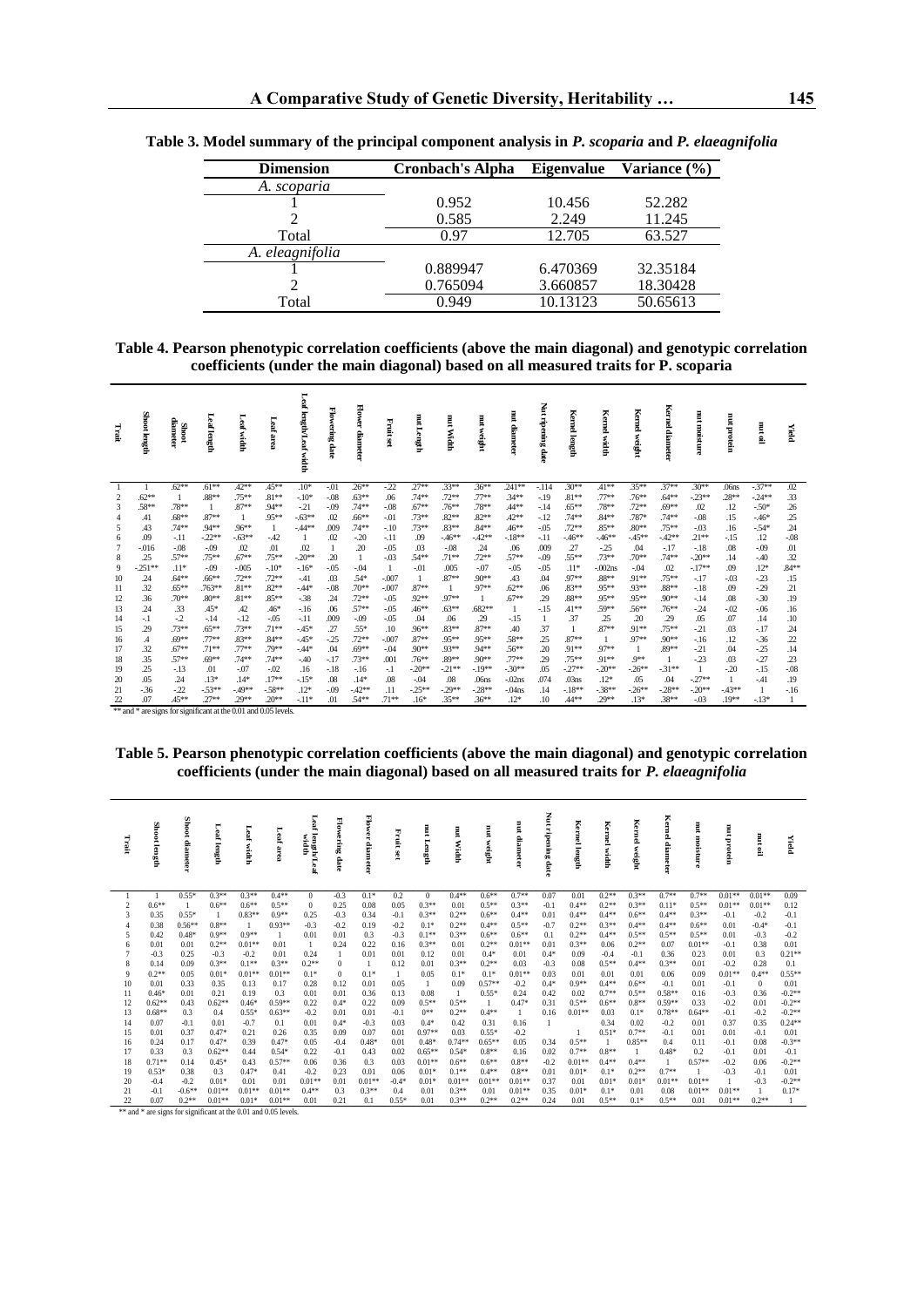## *Phenotypic and genotypic correlations*

Table 4 and Table 5 represent phenotypic and genotypic correlation coefficients for all pairs of the traits in *P. scoparia* and *P. elaeagnifolia*, respectively. The results showed that a high degree of association exists between the traits. Those in relation to the nut and kernel were closely correlated in a positive way according to both genotypic and phenotypic correlations. Moreover, traits that related to leaf characteristics showed highly positive correlations with one another and also with traits related to the nut and kernel in both species. Based on phenotypic correlations for yield, the only positive correlation of significance, occurred betweenthe yield and the percentage of fruit set in both of *P. scoparia*  $(r = 0.85)$ and *P. elaeagnifolia* ( $r = 0.55$ ). According to genotypic correlations, many of the calculated correlations were significant. Specifically, however, the yield produced

by *P. scoparia* was found to correlate positively with the kernel length  $(r = 0.44)$ , kernel width ( $r = 0.29$ ), kernel diameter (r  $= 0.38$ ), flower diameter ( $r = 0.54$ ), shoot diameter ( $r = 0.45$ ), and percentage of fruit set  $(r = 0.72)$ . Furthermore, the yield produced by *P. elaeagnifolia* correlated with shoot diameter  $(r = 0.45)$ , leaf area  $(r = 0.45)$  $= 0.39$ ), the percentage of fruit set (r  $=$ 0.55), nut weight ( $r = 0.30$ ), kernel width (r  $= 0.53$ ), kernel diameter (r  $= 0.54$ ), kernel protein ( $r = 0.46$ ) and kernel oil ( $r = 0.21$ ).

#### *Stepwise regression analysis*

The results of the stepwise regression for both species are shown in Table 6. In *P. scoparia*, the final model was established after three steps of screening for the percentage of fruit set, flower diameter, and leaf length. Meanwhile, the most influential factors on the yield of *P. elaeagnifolia* were the percentage of fruit set and leaf area.

**Table 6. Stepwise regression model taking yield as response variable in** *P. scoparia* **and** *P. elaeagnifolia* **separately**

| <b>Step</b>    | Model                | <b>Unstandardized</b><br><b>Coefficients</b> | <b>Stoddard</b><br>error | <b>Standardized</b><br><b>Coefficients</b> |          | P-<br>value |
|----------------|----------------------|----------------------------------------------|--------------------------|--------------------------------------------|----------|-------------|
|                | A. scoparia          |                                              |                          |                                            |          |             |
|                | Intercept            | $-0.519$                                     | 0.205                    |                                            | $-2.531$ | 0.021       |
|                | Fruit set percentage | 0.125                                        | 0.018                    | 0.846                                      | 6.738    | $\theta$    |
| 2              | Intercept            | $-1.447$                                     | 0.415                    |                                            | $-3.487$ | 0.003       |
|                | Fruit set percentage | 0.126                                        | 0.014                    | 0.858                                      | 8.831    | 0           |
|                | Flower diameter      | 0.642                                        | 0.177                    | 0.352                                      | 3.623    | 0.002       |
| 3              | Intercept            | $-2.109$                                     | 0.467                    |                                            | $-4.52$  | 0           |
|                | Fruit set percentage | 0.119                                        | 0.02                     | 0.786                                      | 5.992    | $\theta$    |
|                | Flower diameter      | 0.712                                        | 0.112                    | 0.381                                      | 4.132    | 0           |
|                | Leaf length          | 0.291                                        | 0.103                    | 0.37                                       | 2.819    | 0.012       |
|                | A. elaeagnifolia     |                                              |                          |                                            |          |             |
|                | Intercept            | 0.211                                        | 0.143                    |                                            | 1.475    | 0.157       |
|                | Fruit set percentage | 0.049                                        | 0.017                    | 0.554                                      | 2.822    | 0.011       |
| $\overline{2}$ | Intercept            | $-1.447$                                     | 0.415                    |                                            | $-3.487$ | 0.003       |
|                | Fruit set percentage | 0.086                                        | 0.016                    | 0.668                                      | 7.231    | $\Omega$    |
|                | Leaf area            | 0.532                                        | 0.133                    | 0.355                                      | 2.891    | 0.009       |

# **Discussion**

The higher the variation among genotypes of a plant species in traits of interest, the higher the possibility of finding new genes or QTLs to be applied in revealing new cultivars through conventional and molecular breeding (Cruz, 2013; Holsinger and Weir, 2009; Xiong et al., 2015). Considering the results of current study, a high amount of variability was clearly observed in most of the measured traits in both of *P. scoparia* and *P. elaeagnifolia* species (Tables 1 and 2). The high variations of tree and nut characteristics of *P. scoparia* confirmed in this study, are in agreement with previous reports by Khadivi-Khub and Anjam (2014)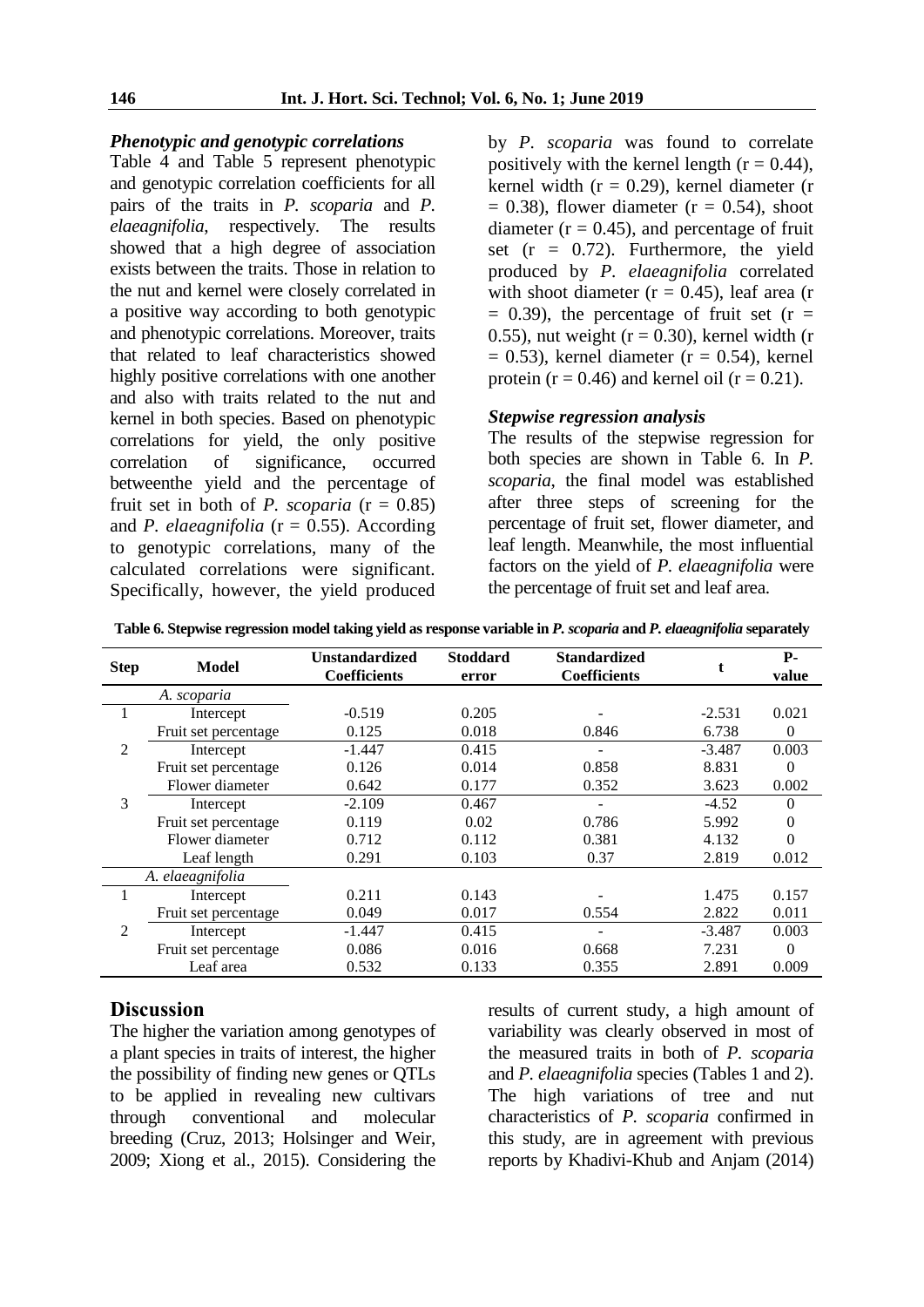evaluating the tree and nut attributes, and Dvin et al. (2017), investigating the nut characteristics of this species in very diverse plant materials. Furthermore, Nikoumanesh et al. (2011) reported that leaf area has the highest coefficient of variation in some almond species. Zeinalabedini et al. (2012) obtained a high range of variability that was based on the coefficient of variations in relation to morphological traits in the almond germplasm, which is consistent with the results obtained in the current study. There were higher values of phenotypic coefficients of variation, as compared to the genotypic coefficients of variation, which indicate the undeniable role of the environment in affecting the phenotypes (Farshadfar et al., 2001).

Many of the measured traits in both species including the leaf, flower, nut and kernel attributes, as well as yield in *P. elaeagnifolia* showed very high levels of heritability ( $H^2 > 90\%$ ), however some such as shoot diameter and kernels' moisture content showed lower levels of heritability  $(H<sup>2</sup> < 50%)$  in both species (Tables 1 and 2). Such high levels of heritability could be considered as genotypic capability of generating new populations with high quality kernels (Riasat et al. 2018). Chandrababu and Sharma (1999) also reported a high level of heritability for several morphological traits of almonds species  $(H^2 = 89\%, 90\%,$ 94%, 95%, 90%, and 92% for nut length, nut width, nut weight, kernel weight, kernel length, and kernel width, respectively). Similarly, Kester et al. (1977) obtained similar results when studying almonds. Such high levels of heritability in wild almond genotypes deserve more attention in breeding programs.

A cluster diagram assigns different branch lengths to each genotype, thereby representing the distance between them. The longer the branch length, the more distanced the genotypes are genetically (Saed-Moucheshi et al. 2013). Besides a high level of variation among the genotypes in terms of the measured traits, a high level of similarity could still be realized among the genotypes, which could be explored as an advantage in breeding programs. According to the results the genotypes of *P. scoparia* clustered into three distinct groups (Fig. 2), whilst, the genotypes of *P. elaeagnifolia* classified in four separated groups (Fig. 3). The dissimilarity between genotypes denotes the capability of generating new genotypes and producing different associations or segregations of genes, thereby facilitating a partial removal of former linkages or the creation of new ones that can be applicable in both classical and modern breeding methods (Dicenta and Garcia, 1992). In order to generate new genotypes in a subsequent generation (with new linkage groups or new population properties), it is a common practice to use distant genotypes (Sorkheh et al., 2009).

Further into the grouping of the genotypes and after reviewing the results of the clustering, principal component analysis (PCA) was performed as a statistical procedure to gauge the precision of clustering. According to the PC results, the clustering of the genotypes was performed well, and the two graphs indicated separated groups as previously determined by the cluster analysis in both species (Table 3, Figures 4 and 5). By using PCA, the individuals and even the traits could be categorized into groups, thereby saving time and effort when screening for germplasm and populations that are worthy of breeding, as well as parent selection (Khadivi-Khub and Anjam, 2014; Rahimi Dvin et al., 2017).

To illustrate the association between traits and to find effective traits in relation to important variables, correlation coefficients based on Pearson's method were used for both species. The results showed that a high degree of association exists between the traits (Tables 4 and 5). Generally, genotypic correlation coefficients were lower than the phenotypic ones, although there were some cases in which the genotypic correlation was higher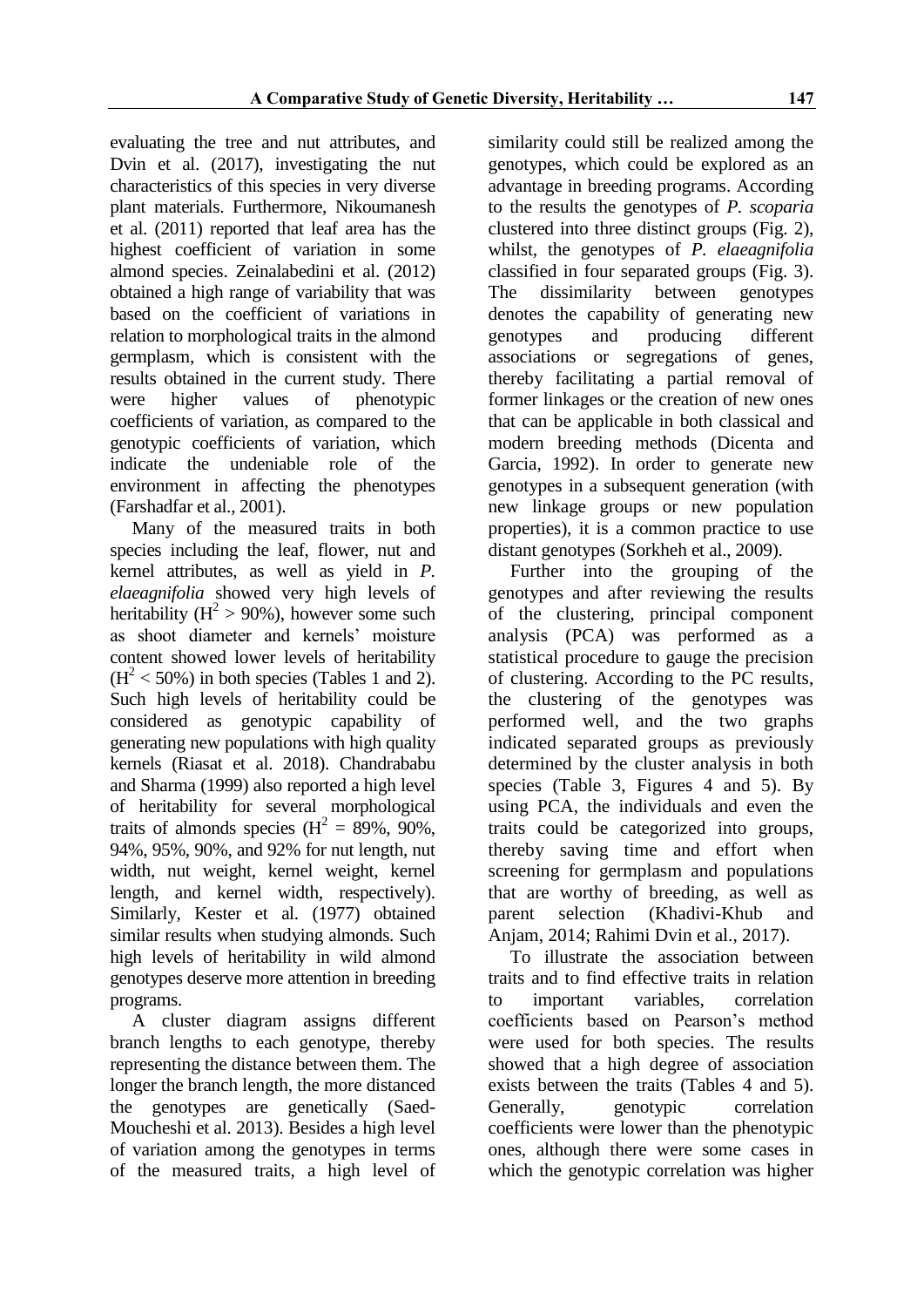than the phenotypic (Tables 4 and 5). These results are in agreement with previous findings on wheat (Riasat et al., 2018), pomegranate (Mars and Marrakchi, 1999) and almond (Dicenta et al., 1993). However, the more the number of traits that exist, the more coefficients need to be considered, thereby complicating the capability of correlation coefficients in finding associations between traits (Hazel, 1943). To that end, multivariate analysis can reduce the number of indices and facilitate research when exploring the association between traits. One of these techniques is principal component analysis which intends to reduce the dimensions of the data and enables the assessment of more information through fewer indices (Richards et al., 2002). The loading plot for both of *P. scoparia* and *P*. *elaeagnifolia* are presented in Figures 4 and 5, whereby the first two components are used. The graphs clearly supported the results obtained in the correlation analysis where the percentage of fruit set appeared to be the most prominent trait that correlated with the yield in both species. Furthermore, the traits in relation to kernel weight showed higher associations with the yield than with the other traits in both species. Positive correlations between leaf properties (e.g. leaf area) and fruit set indicate a direct association between vegetative and reproductive parameters. This correlation can be considered as an appropriate route to improve the growth vigor of trees located in arid areas where plant survival demands a rapid and strong growth at the start of the growing season (Nikoumanesh et al., 2011). Previous reports have also indicated that leaf area has positive correlations with the characteristics of the nut and kernel (Khadivi-Khub and Anjam, 2014; Zeinalabedini et al., 2016; and Karimi et al., 2009). Due to genetic linkage and the existence of linkage groups among genes, the availability of strong correlations between traits might bring about more traits of interest in the next generation when selecting for other traits

(Dicenta and Garcia, 1992). In both species, a significant negative genotypic correlation was found between oil content and protein content of the kernel ( $r = -0.44$  and  $r = -0.43$ ) in *P. scoparia* and *P. elaeagnifolia*, respectively) indicating that it is rather difficult to obtain high amounts of oil and protein in one genotype (Colic et al., 2012). Regarding principal component analysis, a previous study has shown that traits in relation to the leaf and vegetative growth have different dimensions and relationships in separate species (Nikoumanesh et al., 2011). In a study on wild almond species, the features of the nut showed a larger contribution to species differentiation than those of the leaf (Sorkheh et al., 2009).

To detect a linear association and to find effective traits through yield, linear regression was used in both species, but since the regression coefficients may affect each other, some false results might be generated in the whole model of the multiple regression (Saed-Moucheshi et al., 2013). Accordingly, stepwise selection regression was applied to reveal and screen the most effective variables through the yield of these two almond species. The most influential factors on the yield of *P. elaeagnifolia* were the percentage of fruit set and leaf area, this is while in *P. scoparia*, the percentage of fruit set, flower diameter, and leaf length screened as the most effective factors on yield (Table 6). Imani and Shamili (2018) showed that nut length and nut width are the main variables that cause variations in the nut weight (i.e. the yield) of almonds per the regression model.

## **Conclusion**

High levels of genotypic and phenotypic variations exist among the evaluated genotypes, and these include many of the vegetative and reproductive attributes. These observations denote the valuable nature of available genetic resources that originate from these two wild almond species. Furthermore, high levels of heritability for many of the traits pertaining to the growth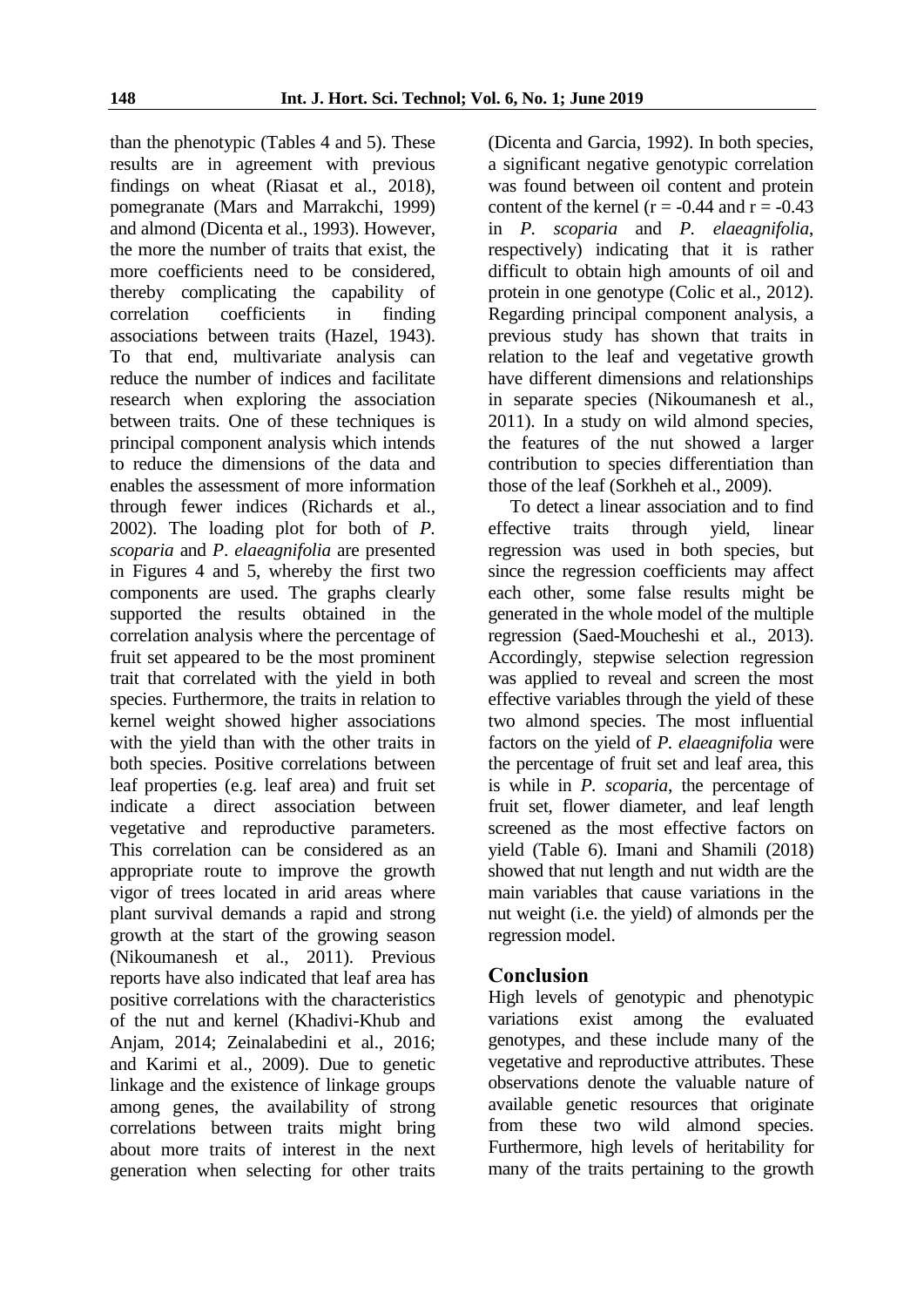and nut-related characteristics suggest the feasibility of genetic improvement through conventional breeding. The vegetative growth, along with the features of the nut and kernel correlated strongly with the final amount of yield, whereas qualitative traits such as oil and protein contents did not share strong correlations with the amount of almond yield. Genotypes from different clusters could be used in crossbreeding programs to generate greater variations in vegetative and reproductive characteristics of wild almonds.

## **Compliance with Ethical Standards**

#### *Funding*

This research was funded by Shiraz University (the affiliated institute of the authors) and there was no external funding for this research.

#### *Conflict of interest*

The authors declare that they have no conflict of interest.

#### **Reference**

- 1. Anumalla M, Roychowdhury R, Geda C.K, Mazid M, Rathoure A.K. 2015. Utilization of plant genetic resources and diversity analysis tools for sustainable crop improvement with special emphasis on rice. International Journal 3,1155-1175.
- 2. Atanasov A.G, Waltenberger B, Pferschy-Wenzig E.M, Linder T, Wawrosch C, Uhrin P, Temml V, Wang L, Schwaiger S, Heiss E.H, Rollinger J.M, Schuster D, Breuss J.M, Bochkov V, Mihovilovic M.D, Kopp B, Bauer R, Dirsch V.M, Stuppner H. 2015. Discovery and resupply of pharmacologically active plantderived natural products: a review Biotechnology advances 33,1582-1614.
- 3. Chandrababu R, Sharma R. 1999. Heritability estimates in almond [Prunus dulcis (Miller) DA Webb]. Scientia Horticulturae 79, 237-243.
- 4. Cohen, J.I, Williams, J.T, Plucknett D.L, Shands H. 1991. Ex situ conservation of plant genetic resources: global development and environmental concerns. Science, 253(5022), 866-872.
- 5. Colic S, Rakonjac V, Zec G, Nikolic D, Aksic M.F. 2012. Morphological and biochemical

evaluation of selected almond [Prunus dulcis (Mill.) DA Webb] genotypes in northern Serbia. Turkish Journal of Agriculture and Forestry 36, 429-438.

- 6. Cruz C.D. 2013. Genes: a software package for analysis in experimental statistics and quantitative genetics. Acta Scientiarum Agronomy 35, 271-276.
- 7. Dicenta F, Garcia J. 1992. Phenotypical correlations among some traits in almond. Journal of Genetics and Breeding 46, 241-246.
- 8. Dicenta F, García J, Carbonell E. 1993. Heritability of flowering, productivity and maturity in almond. Journal of Horticultural science 68,113-120.
- 9. Dvin S.R, Eshghi S, Avanzato D, Ansari A. 2017. Diversity in the nut and kernel characteristics of seven populations of Prunus scoparia from the central and southern Zagros regions of Iran by comparison with three other almond species. FRUITS 72, 370-381.
- 10. Falconer D.S, Mackay T.F.C. 1996. Introduction to quantitative genetics, Ronald Press, New York.
- 11. Farshadfar E, Farshadfar M, Sutka J. 2001. Combining ability analysis of drought tolerance in wheat over different water regimes. Acta Agronomica Hungarica 48, 353-361.
- 12. Gharaghani A, Solhjoo S, Oraguzie N. 2017. A review of genetic resources of almonds and stone fruits (Prunus spp.) in Iran. Genet. Resur. Crop Evol. 64, 611-640.
- 13. Gharaghani A, Eshghi S. 2015 Prunus scoparia, a Potentially Multi-Purpose Wild Almond Species in Iran. Acta Hortic. 1074, 67-72.
- 14. Hazel L.N. 1943. The genetic basis for constructing selection indexes. Genetics 28, 476-490.
- 15. Holsinger K.E, Weir B.S. 2009. Genetics in geographically structured populations: defining, estimating and interpreting F ST. Nature Reviews Genetics 10(9), 639-650.
- 16.Imani A, Shamili M. 2018. Almond nut weight assessment by stepwise regression and path analysis. International Journal of Fruit Science 18 (3), 1-6.
- 17.Institute S. 2003. SAS version 9.3. SAS Institute, Cary, NC.
- 18. Karimi H, Zamani Z, Ebadi A, Fatahi M. 2009. Morphological diversity of Pistacia species in Iran. Genetic Resources and Crop Evolution 56, 561-571.